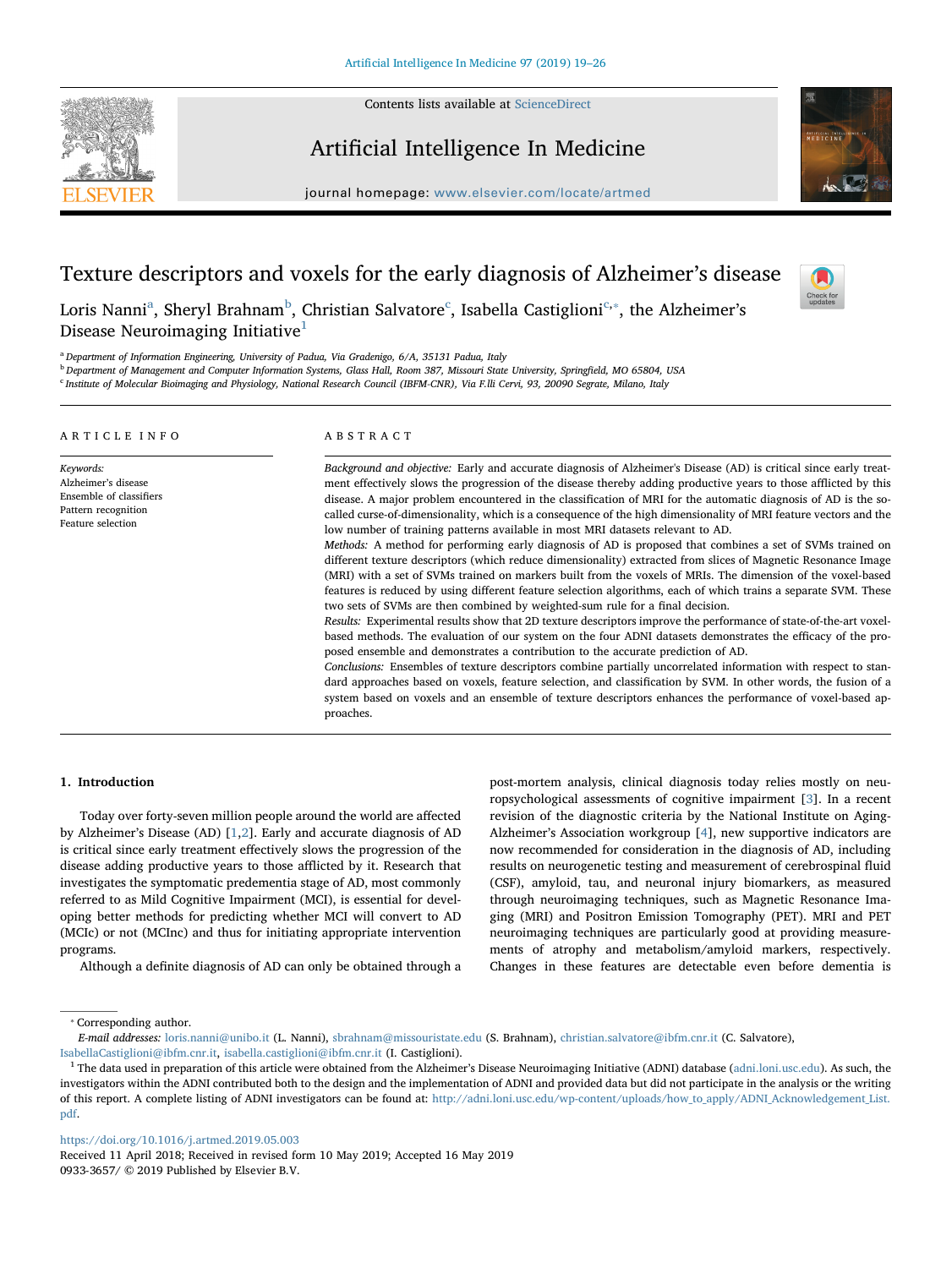<span id="page-1-1"></span>

Fig. 1. Schematic of the proposed system.

#### evident [[5](#page-7-4),[6](#page-7-5)].

Because MRI is less expensive than PET and is noninvasive, it is more widespread in both Western and non-Western regions. These features make MRI a suitable technique for the early detection of AD neuronal degeneration and for monitoring the progression of the disease in clinical trials [[7](#page-7-6)]. Consequentially, considerable research effort has recently been focused on the development of advanced MRI processing techniques, especially techniques that exploit the power of Machine Learning (ML) for enhancing diagnostic accuracy in the early detection of AD. The goal is to produce ML systems that can detect pathologies through the automatic analysis of brain MRI volumes without apriori hypotheses on the location of relevant information. ML research in this area would thus not only move the detection of AD forward but would also improve our understanding of the disease.

An issue often encountered in the classification of MRI for the automatic diagnosis of AD is the curse-of-dimensionality problem, which is a consequence of the high dimensionality of MRI feature vectors and the low number of training patterns available in most MRI datasets relevant to AD. To avoid the curse-of-dimensionality problem, ML approaches must employ methods for selecting a subset of the original MRI features that are powerful enough to achieve high classification performance in the detection of AD.

A key area of research investigates the extraction of relevant features from the textural information in MRI images. Some findings support the hypothesis that the accumulated effect of neurofibrillary tangles and Ab plaques on MRI image produce specific textural patterns in MRI images [[8](#page-7-7)], and texture analysis has successfully been used to identify surrogate biomarkers of AD from the medial temporal lobe studied by MRI [[9](#page-7-8)]. Furthermore, the analysis of textures extracted from MRI images of the hippocampus was found to be more effective in the diagnosis and prognosis of AD than hippocampus atrophy [[10\]](#page-7-9).

To date, several texture approaches in ML, such as the Gray-Level Co-occurrence Matrix (GLCM), Wavelet Transformation, the Statistical Approach, and the Local Binary Pattern (LBP), have been applied to the problem of AD diagnosis [\[11](#page-7-10)]. In [\[12](#page-7-11)] the GLCM approach using different sized Regions of Interest (ROI) in 3D MRI texture features succeeded in discriminating MRI images of patients with AD from images of normal patients. Zhang et al. found that GLCM and Run Length Matrix (RLM) could also be used to analyze the texture of the hippocampus. In Simoes, Slump, and Marie (2012), a local statistical method based on a co-occurrence matrix texture map was introduced to diagnose the onset of AD by discriminating images of patients with MCI from Cognitively Normal (CN) subjects. An interesting emerging approach is the one proposed in the paper by Cevik et al. [\[13](#page-7-12)], in which the authors introduce a 3-step approach for identifying a subset of

significant features and use a Multivariate Adaptive Regression Splines (MARS) method for classifying structural brain MRI of AD.

In this work, we propose a new classification system based on multidomain sets of features. Separate SVMs are trained on each of these sets and combined. Different feature-extraction and selection approaches are compared for training the SVMs that select different subsets from the whole set of features. Due to computational issues with 3D descriptors, we focus in this study on 2D descriptors.

Specifically, we test the following feature-extraction and featureselection techniques on different MRI studies:

- Two different feature selection methods based on voxels [\[14](#page-7-13)];
- A set of texture descriptors extracted from each slice of an MRI: for each descriptor, a different SVM is trained, and the set of SVMs is then combined by sum rule. Since the descriptors are extracted from each slice of the MRI, an extremely large feature vector is finally obtained. A subset of the feature set is retained using different feature selectors before feeding the vectors into the SVMs;

An important finding in this paper is that ensembles of texture descriptors combine partially uncorrelated information with respect to standard approaches based on voxels, feature selection, and classification by SVM. To the best of our knowledge, this is one of the first papers that presents a study that combines texture descriptors and voxel-based features for the early diagnosis of AD. The most important finding of this paper is that such a combination improves the automatic-classification performance for the early diagnosis of AD. These results further suggest that texture descriptors and voxel intensities return complementary information with respect to the diagnosis of AD.

The remainder of this paper is organized as follows. In Section [2](#page-1-0), we describe our approach, including the feature selection algorithms and texture descriptors compared and combined in the proposed system. In Section [3,](#page-4-0) we compare feature selection algorithms and texture descriptors and experimentally build a high performing ensemble. Finally, in Section [4](#page-6-0) we present some conclusions.

# <span id="page-1-0"></span>2. Proposed system

As illustrated in [Fig. 1,](#page-1-1) the proposed system is an ensemble composed of two other ensembles, one of which combines a set of SVMs (top) trained on markers built from the voxels of MRI (described in Section [2.1](#page-2-0)) and the other of which combines a set of SVMs (bottom) trained on different texture descriptors extracted from the MRI slices. The four texture descriptors (TD) used in this study are described in Section [2.2](#page-3-0). To reduce computation time, voxel-based features are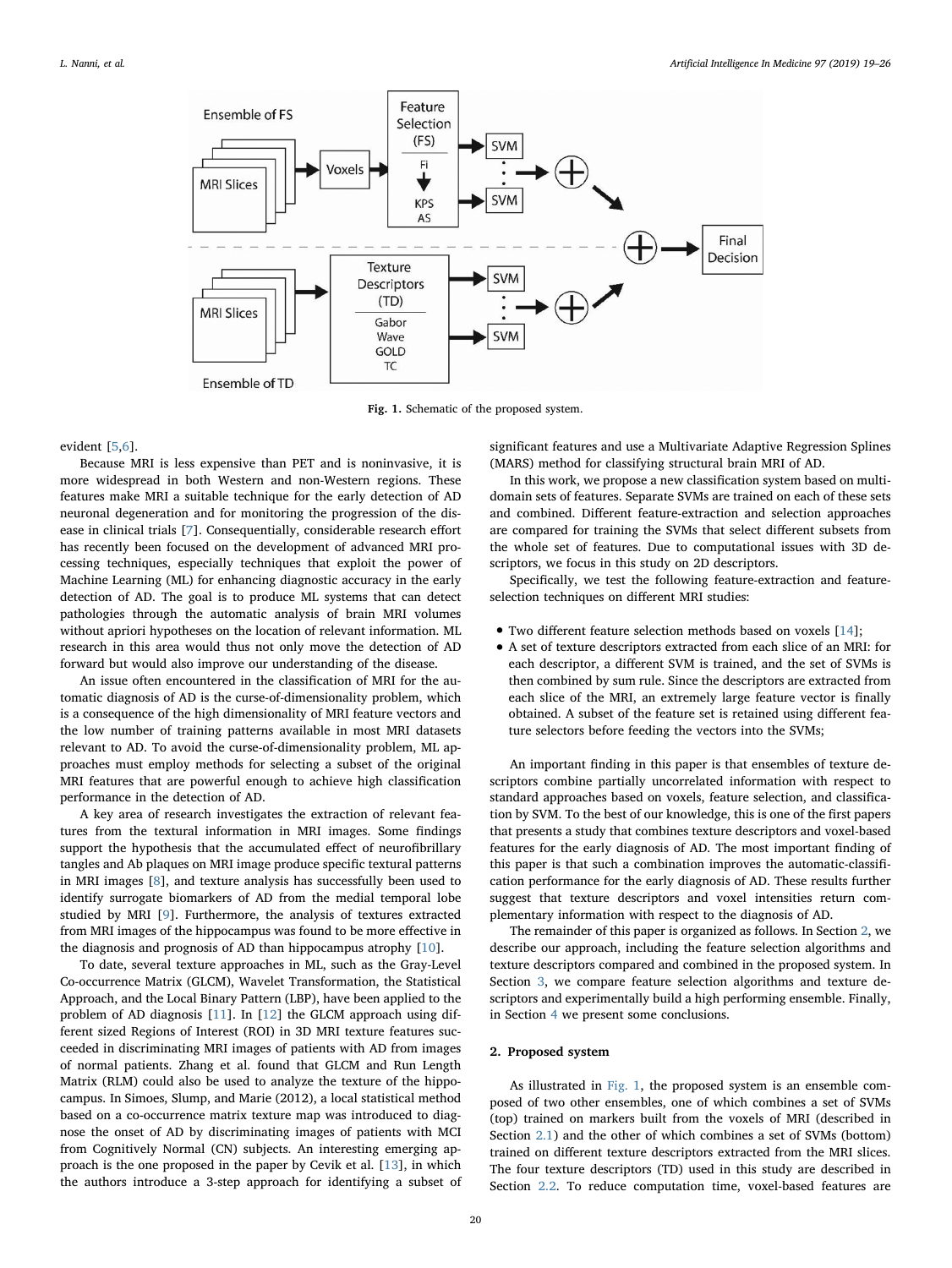selected using three different feature selection (FS) algorithms (addressed in Sections [2.1.1](#page-2-1)–[2.1.3\)](#page-3-1): Fisher score (Fi), Kernel Partial Least Squares (KPS), and Aggregate selection (AS). As illustrated in [Fig. 1](#page-1-1), KPS and AS use Fi features. Each feature selector and each texture descriptor are trained on separate SVMs. The two sets of SVM are combined by weighted sum rule to form their respective ensembles of FS and TD. These two ensembles are then combined by weighted-sum rule for a final decision. In the experimental section, we also compare and combine our approach to that developed by Tong et al. [\[15](#page-7-14)] (detailed in Section [2.3](#page-4-1)) that uses the Global Grading Biomarker (GGB).

SVM [[16](#page-7-15)] is the main classifier used throughout the system (tested using both histogram and the radial basis function kernel) and is implemented using LibSVM (https://www.csie.ntu.edu.tw/∼cjlin/ libsvm/).

#### <span id="page-2-0"></span>2.1. Voxels + Feature selection  $(FS)$

A well-established and validated preprocessing procedure [\[17](#page-7-16)] was applied to each MRI image before feature selection and classification. Preprocessing includes the following steps: 1) image reorientation; 2) cropping; 3) skull-stripping; 4) image normalization to MNI standard space (MNI152 T1 1 mm brain template); and 5) tissue segmentation into Gray Matter and White Matter tissue-probability maps. Specifically, image normalization aims at transforming all MR images from the original-image space to a standard-reference space defined by the selected template. With this operation, all MR images normalized to a defined standard space characterized by voxel-to-voxel correspondence, making inter-subject analyses possible at a voxel level. Tissue segmentation aims at returning brain spatial distribution of different tissues in a given MRI scan. Tissue segmentation is performed using tissueprobability maps that are available through the SPM software package available at The Wellcome Centre for Human Neuroimaging ([https://](https://www.fil.ion.ucl.ac.uk/spm/) www.fi[l.ion.ucl.ac.uk/spm/](https://www.fil.ion.ucl.ac.uk/spm/)) and that are referenced to the MNI standard space. It must be noted that GM is known to be the most damaged tissue by the pathophysiological mechanisms of Alzheimer's Disease, and GM-related features have accordingly been shown to have the highest discrimination power in automatically classifying AD (see, e.g. [[17\]](#page-7-16)). All the steps of this preprocessing procedure were performed using the VBM8 software package [[18](#page-7-17)]. The final size of the MRI volumes is  $121 \times 145 \times 121$  voxels. Raw single-voxel intensities were used as features for the subsequent analyses.

The resulting dimensionality of the feature vector extracted from the preprocessing procedure is huge. Data with high dimensionality is challenging due to the curse-of-dimensionality: in the presence of many irrelevant features, classifiers tend to become overfitted and less comprehensible. FS is one method that identifies relevant features for dimensionality reduction. In this work, the following FS approaches are tested: Fisher score (Fi), Kernel Partial Least Squares (KPS), and Aggregate selection (AS). Each of these FS methods is described below.

# <span id="page-2-1"></span>2.1.1. Fisher score (Fi)

Fi [\[16](#page-7-15)], or the scoring algorithm, is a widely used criterion for supervised feature selection. It can be described as follows: given a set  $\mathscr S$ of *d* features, the aim is to choose a subset  $\mathcal T$  of  $m < d$  features that maximizes some criterion function  $\mathcal{F}$ :

<span id="page-2-2"></span>
$$
\mathcal{F}^* = \arg \max_{\mathcal{F} \subseteq S} \mathcal{F}(\mathcal{F}), \quad \text{such that } |\mathcal{F}| = m,
$$
 (1)

where |⋅| is the cardinality of the feature subset. Because Eq. [\(1\)](#page-2-2) is NP-hard, a common heuristic is to compute a score for each feature independently using some criterion function, after which the highest scoring *m*-ranked features are selected.

The evaluation criterion used in Fisher Score (*FS*F) for a given feature  $f_i$  can be formulated as:

$$
FS\mathscr{F}(f_i) = \frac{\sum_{j=1}^{c} n_j (\mu_{i,j} - \mu_i)^2}{\sum_{j=1}^{c} n_j \sigma_{i,j}^2},
$$
\n(2)

where  $\mu_i$  is the mean of the feature  $f_i$ ,  $n_j$  is the number of samples in the *j* -th class, and  $\mu_{i,j}$  and  $\sigma_{i,j}$  are the mean and the variance of the  $f_i$  on class j, respectively.

### 2.1.2. Kernel partial least squares (KPS)

KPS [\[19](#page-7-18)] is an FS technique that discovers the nonlinear correlation among the features by computing an approximation between a given matrix and a vector of labels. Partial Least Squares (PLS) is often described as a more powerful Principle Component Analysis (PCA) method [\[20](#page-7-19)] since the data are transformed into a different set of nonorthogonal basis vectors where only the most important PLS components are used to build a regression model. Whereas the new basis vectors in PCA become a set of successive orthogonal directions that explain the largest variance in the data, in PLS the basis vectors are a set of conjugant gradient vectors to the correlation matrix.

There are two main approaches for kernelizing PLS. One approach is based on the so-called kernel trick used in building SVMs. In fact, KPS is closely related to SVM [[21\]](#page-7-20) in that each point is mapped nonlinearly to a higher dimensional feature space, and a linear regression function is constructed in the mapped space that corresponds to a nonlinear function in the original input space. In the dual space, the mapped data appear as dot products, and these dot products are replaced by kernel functions in the final K-PLS algorithm. The second approach is to use PLS to factorize the kernel matrix directly. This method is based on a direct factorization of the kernel matrix. KPS is a nonlinear extension of PLS. Once the kernel matrix has been determined, only linear algebra is required [\[21](#page-7-20)].

In this paper we use the multivariate feature selection approach proposed in [\[22](#page-7-21)]. The KPS algorithm can be stated in terms of the dot products between pairs of inputs and the substitute kernel function **K**( $\cdot$ ,  $\cdot$ ). If  $X \in \mathbb{R}^{N \times D}$  is the matrix of D-dimensional observed D variables with N the number of observations, and if  $Y \in \mathbb{R}^{N \times C}$  is the corresponding matrix of C-dimensional C classes, then we can map a nonlinear transformation  $\Phi(\cdot)$  of the data into a higher-dimensional kernel space **K**, such that  $\Phi: x_i \in \mathbb{R}^D \to \Phi(x_i) \in \mathbb{K}$ .

The first component for KPS can be determined as the eigenvector of the following square kernel matrix for  $\beta^{\Phi}$ :  $\beta^{\Phi}\lambda = \mathbf{K}_X\mathbf{K}_v\beta^{\Phi}$ , where  $\mathbf{K}_X$  is an element of the *Gram Matrix*  $K_X$  in the feature space, and  $\lambda$  is an eigenvalue. The size of the kernel matrix  $\mathbf{K}_{X}\mathbf{K}_{y}$  is  $N \times N$  regardless of the number of variables in the original matrices *X* and *Y* .

If  $= \{t_1, t_2, ..., t_h\}$  is a set of components, with h the desired number of components, then the accumulation of variation explanation of *T* to *Y* can be written as:

$$
w_{i} = \sqrt{D \frac{\sum_{l=1}^{h} \Psi(Y,t_{l}) v_{il}^{2}}{\sum_{l=1}^{h} \Psi(Y,t_{l})}}, \quad i \in \{1, 2,...,D\},
$$
\n(3)

where  $v_{il}$  is the weight of the  $i$  -th feature for the  $l$  -th component,  $Ψ(•, •)$  is a correlation function, and  $Ψ(y<sub>j</sub>, t<sub>l</sub>)$  is the correlation between  $t_l$  and *Y*. Larger values of  $w_i$  represent more explanatory power of the *i* -th feature to *Y* .

In kernel space, KPS becomes an optimization problem:

$$
\underset{\alpha \subseteq \mathbb{R}^N}{\arg \max} \left\{ \frac{\alpha^T S_1^{\Phi} \alpha}{\alpha^T S_2^{\Phi} \alpha} \right\},\tag{4}
$$

where  $\alpha$  is an appropriate projection vector, and  $S_1^{\Phi}$  and  $S_2^{\Phi}$  are the inter-class scatter matrix and intra-class scatter matrix, respectively.

The calculation of the contribution of the *l* -th component  $\gamma_l$  can be calculated as:

$$
\gamma_l = \frac{\sum_{i=1}^{C} N_i m_{il}^{\Phi}}{\sum_{i=1}^{C} N_i},\tag{5}
$$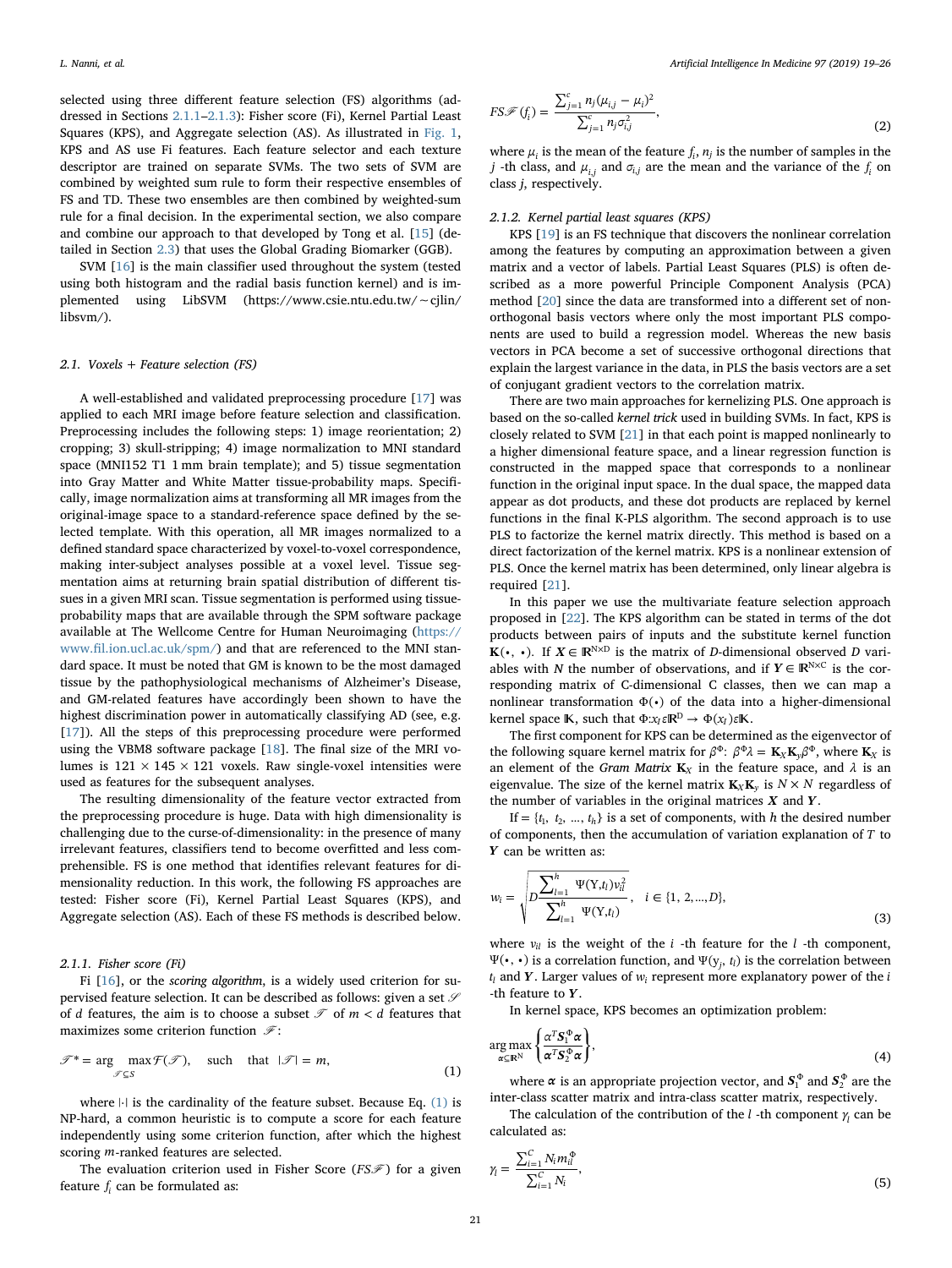where  $N_i$  is the number of samples in the *i* -th class, and  $m_{il}^{\Phi}$  is the mean vector of the *i* -th class with respect to the *l* -th component in the projection space. The larger  $\gamma$  the more significant the classification.

In this paper the same parameters are used as in the MATLAB toolbox provided by the authors of [[22\]](#page-7-21). The source code is available at [https://github.com/sqsun/kernelPLS.](https://github.com/sqsun/kernelPLS) The number of components, *h*, is set to 10 (in the source code, we also set the kernel parameters alpha to 1 and coef to 0.1).

## <span id="page-3-1"></span>2.1.3. Aggregate selection (AS)

AS [\[23](#page-7-22)] is an FS approach that combines the feature ranking obtained using Fi [[16\]](#page-7-15), the two-sample t-test [[16\]](#page-7-15), and the Sparse Multinomial Logistic Regression via Bayesian L1 Regularization [\[24](#page-7-23)]. The confidence of each of these criteria is different. Thus, if we take into account the ranking of all the above criteria, the resulting set of features should prove superior.

The two-sample t-test is a parametric hypothesis test that compares whether the average difference between two independent samples is significant or not and is expressed as:

$$
t = (\mu_1 - \mu_2) / \sqrt{\frac{\sigma_1^2}{n_1} + \frac{\sigma_2^2}{n_2}},
$$
\n(6)

where  $\mu_1$  and  $\mu_2$  are the means of the two samples,  $\sigma_1$  and  $\sigma_2$  are the respective standard deviations, and  $n_1$  and  $n_2$  are the sample sizes.

The Sparse Multinomial Logistic Regression via Bayesian L1 Regularization provides the standard penalized maximum likelihood solution to multi-class pattern recognition problems that includes sparsity as provided from a Laplace prior. With the Laplace prior, the regularisation parameters can be integrated out analytically. This removes the need for a lengthy cross-validation-based model selection stage. Sparse Multinomial Logistic Regression via Bayesian L1 Regularization is thus a fully automated process, having storage requirements that scale only linearly with the number of model parameters. Because the mathematics describing this algorithm are complex, the reader is referred to [[24](#page-7-23)] for further details.

In practice, it is difficult to combine the ranking of all criteria because the ranges of statistics in the criteria are different, and a criterion that generates a higher range of statistics would dominate those with a lower range. To avoid this problem, AS uses a modified analytic hierarchy process (AHP) that assembles an elite set of features through a systematic hierarchy. This is accomplished by comparing the ranking features of a set of criteria initially by constructing a comparison matrix, whose elements are required to be transitive and consistent. Consistency of the comparison matrix is calculated using the Consistency Index (CI) and the Consistency Ratio (CR) based on large samples of random matrices. Let  $\varepsilon = [\varepsilon_1, \varepsilon_2, ..., \varepsilon_n]^T$  be an eigenvector and *λ* be an eigenvalue of the square matrix X:

$$
X\varepsilon = \lambda \varepsilon. \tag{7}
$$

 $CI = \frac{\lambda_{\text{max}} - n}{n - 1}.$ (8)

$$
CR = CI/RI,
$$
\n(9)

where RI is a random consistency index obtained from randomly generated reciprocal matrices,  $\lambda_{max} = \max(\lambda_i)$ ,  $\forall i \in [1, n]$  and  $\lambda_i = 1/\varepsilon_i$  [ $x_{i1}, \dots, x_{in}$ ][ $\varepsilon_1, \dots, \varepsilon_n$ ]<sup>T</sup>. If the set of judgments is consistent, the CR will not exceed 0.1 (in practice a few  $CR > 0.1$  have to be accepted). If  $CR = 0$ , then the judgments are perfectly consistent.

After the comparison matrices are constructed, hierarchical analysis calculates the eigenvectors for each criterion that demonstrate the ranking scores. This becomes the performance matrix. The ranking of features is the multiplication of the performance matrix, and the vector representing the weight of importance for every criterion, i.e., the weight vector, is obtained by evaluating the level of importance each criterion is given regarding some goal. To avoid bias, the weight vector is typically 1 divided by the number of criteria.

#### <span id="page-3-0"></span>2.2. Texture descriptors

Once the final feature vector is provided by concatenating the feature vector extracted from each slice of an MRI, different texture descriptors are extracted and trained with an SVM. Extracting texture features reduces the size of the input vectors. The SVMs are then fused by sum rule. The descriptors tested in this paper are described below.

# 2.2.1. GABOR

Gabor filter [[25\]](#page-7-24) features (GABOR) are extracted from several different values (experimentally evaluated) for scale level and orientation. The best result obtained was with five different scale levels and fourteen different orientations. The mean-squared energy and the mean amplitude were calculated from each possible combination between scale and orientation. This method resulted in a feature vector of size  $5 \times 14 \times 2$ .

#### 2.2.2. WAVE

WAVE features are extracted from the horizontal, vertical and diagonal detail coefficients from wavelet decomposition [[26\]](#page-7-25) at level 0 to 9. For each level, we use the square root of the sum of all the horizontal, vertical, and diagonal coefficients as the feature. Three wavelet mothers are used: Haar (H), Daubechies 4 (DB), and Coiflets 2 (CO). WAVE- *x* means that we extract the features using the *x* wavelet mother.

#### 2.2.3. Gaussian of Local Descriptors (GOLD)

GOLD, proposed by Serra et al. [\[27](#page-7-26)], is an improvement of the Bag of Word (BoW) [\[28](#page-7-27)]. The canonical BoW descriptor extracts local features that generate a codebook, and this codebook encodes the local features into codes that form a global image representation. The codebook generation step is performed through clustering methods on the training set. GOLD generates the codebook via a flexible local feature representation obtained through a parametric probability density estimation that requires neither quantization nor a training set. The GOLD feature vector is then fed into an SVM with a histogram kernel.

In brief, GOLD descriptors are obtained by extracting a set of feature descriptors  $F = \{F_1, F_2, ..., F_N\}$ ,  $F_i \in \mathbb{R}^n$  from an image, collecting and weighting them in a spatial pyramid, and then describing each subregion by the estimated parameters of a multivariate Gaussian distribution. The covariance matrix is projected on a Euclidean space and concatenated to the mean vector to obtain the final descriptor of size  $(n^2 + 3n)/2$ . This feature vector is then fed into an SVM with a histogram kernel.

Below we describe this four-step process in greater detail:

Step 1. Extract Features: dense SIFT descriptors are extracted on a regular grid of the input image. Feature extraction is performed by calculating SIFT descriptors, using the function vl\_phow from the vl\_feat library 63 [[29\]](#page-7-28).

Step 2. Apply Spatial Pyramid Decomposition: the image is decomposed into subregions by a multilevel recursive image decomposition; features are then softly assigned to regions according to a local weighting. In order to take into account the spatial distribution of descriptors, the input image is divided into subregions defined by a multilevel recursive image decomposition: at level zero, the decomposition consists of the entire image, at level one, the image is subdivided into four quadrants, and so on. Instead of performing a hardassignment of descriptors to regions, a soft assignment is performed according to a weighting strategy that assigns a weight to each of the descriptors on the basis of its distance from the region's center. Given a region, REG, centered in  $(c_x, c_y)$  with dimensions  $REG_w \times REG_h$  and given a local feature descriptor  $F \in \mathbb{R}^n$  computed at  $(f_x, f_y)$ , its weighting function is computed as:

$$
w(F, REG) = \left(1 - \frac{f_x - c_x}{REG_w}\right) \cdot \left(1 - \frac{f_y - c_y}{REG_h}\right). \tag{10}
$$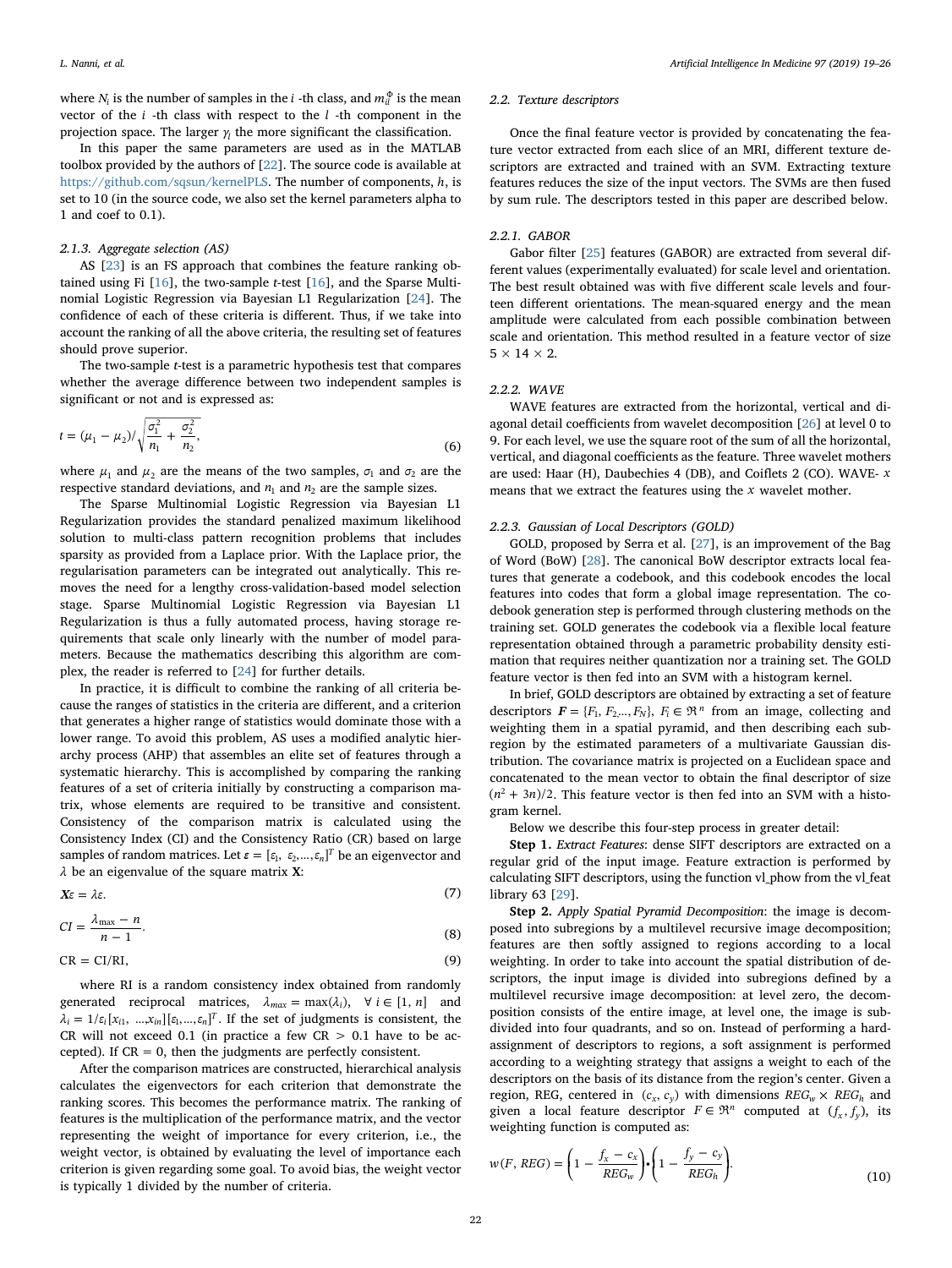The function  $w(F, REG)$  belongs to the range [0,1] and is designed so that the feature descriptors extracted from the center of the region have the maximum weight, while feature descriptors placed on the borders between two regions are equally considered for both regions. In this work one level of decomposition is used.

Step 3. Estimate parametric probability density: each region is represented as a multivariate Gaussian distribution of the extracted local descriptors by inferring local mean and covariance. The set of weighted feature descriptors belonging to each region is then used to infer the parameters of a multivariate Gaussian distribution. If  $F = \{F_1, F_2, \ldots, F_N\}$ is the set of weighed local feature descriptors of a region,  $\mu \in \mathbb{R}^n$  the mean vector, and  $C \in \mathbb{R}^{n \times n}$  the covariance matrix of a multivariate Gaussian distribution  $\mathcal N$  belonging to a region, then:

$$
\mathcal{N}(\mathbf{F}; \mu, \mathbf{C}) = \frac{1}{|2\mu \mathbf{C}|^2} e^{-0.5(\mathbf{F} - \mu)^T \mathbf{C}^{-1} (\mathbf{F} - \mu)},
$$
\n(11)

$$
\mu = \frac{1}{N} \sum_{i=1}^{N} F_i,
$$
\n(12)

$$
C = \frac{1}{N-1} \sum_{i=1}^{N} (F_i - \mu)(F_i - \mu)^T.
$$
\n(13)

In this work we show that the covariance matrix  $C$  can be considered as an image, and standard texture descriptors can be used to describe it. Each of these feature vectors is fed into an SVM (with a radial basis function kernel) [[21\]](#page-7-20).

Step 4. Project on the tangent Euclidean space: After the covariance matrix is projected on the tangent space, it is concatenated to the mean to obtain the final region descriptor. The parameters of μ and C provide a good representation of a region, but they are not feature vectors that are suitable for feeding a classifier (e.g., due to the dimensionality). In order to obtain a descriptor suitable for general purpose classifiers, the covariance matrix C is mapped into a point in the Euclidean space and concatenated to the mean μ so that the final region descriptor is a fixed length descriptor appropriate for linear classifiers based on the dot product.

Projection is performed in two steps: first, the covariance matrix  $C$  is projected on a Euclidean space tangent to the Riemannian manifold, at a specific tangency matrix  $T$ ; second, the orthonormal coordinates of the projected vector are extracted. In  $[27]$  $[27]$ , the best choice for  $T$  was determined to be the identity matrix  $I$  since the neighborhood relation between the points in the new space remain unchanged wherever the projection point *p* is located. Therefore, the projection formula of the covariance matrix  $C$  into a vector point  $c$  simply applies the vector operator to the standard matrix logarithm thus:

$$
c = \text{vec}(\log(\mathbf{I}_2^{\frac{1}{2}}\mathbf{C}\mathbf{I}_2^{\frac{1}{2}})),\tag{14}
$$

where log is the matrix logarithm operator and *vec* is the vector operator on the tangent space at identity, which for a symmetric matrix  $C$  is defined as  $vec(\textbf{M}) = [m_{1,1}, \sqrt{2} \ m_{1,2}, \sqrt{2} \ m_{1,3}, \dots, m_{2,2}, \sqrt{2} \ m_{2,3}, \dots, m_{n,n}].$ 

# 2.2.4. Ternary coding (TC)

TC [\[30](#page-7-29)] features are extracted from a variant of LBP that addresses a critical limitation of LBP [[31\]](#page-7-30), namely its high sensitivity to noise in the near-uniform regions. Because TC offers a higher level of granularity, it is also able to extract a greater number of textural features [\[32\]](#page-7-31).

<span id="page-4-2"></span>LBP is a descriptor that has achieved great success due to its computational efficiency and discriminative power. The traditional LBP [[31\]](#page-7-30) is expressed as

$$
LBP_{P,R} = \sum_{P=0}^{P-1} s(x) 2^P,
$$
\n(15)

where  $x = q_{n-q_c}$  is the difference between the intensity levels of a central pixel  $(q_c)$  and a set of neighbouring pixels  $(q_p)$ . A neighborhood is defined by a circular region of radius *R* and *P* neighbouring points. The function  $s(x)$  in Eq.  $(15)$  is defined as:

$$
s(x) = \begin{cases} 1, & x \ge 0 \\ 0, & \text{otherwise} \end{cases}
$$
 (16)

Since each digit of an LBP code is assigned to a 0 or a 1, LBP codes range in  $[0, 2^{P-1}]$ . LBP descriptors are the histograms of these binary numbers. The resulting patterns can be divided into two types: uniform patterns, which have at most two transitions from 0 to 1 or from 1 to 0, and nonuniform patterns, the label given for all other patterns.

TC extends  $s(x)$  such that the different x are encoded with three values instead of two using a threshold *τ* around zero:

$$
s(x) = \begin{cases} 1, & x \ge \tau \\ 0, & |x| \le \tau \\ -1, & x \le -\tau \end{cases}
$$
(17)

To compensate for the larger size of TC (for a given P-pixel neighborhood, there are  $3^p$  possible codes with TC versus  $2^p$  with LBP codes), the TC histograms are split into binary subhistograms that are then concatenated, with each TC code divided into a positive and negative binary pattern according to the sign of its components.

In this work, TC Features are extracted using the Moore neighborhood (*P* = 8, *R* = 1) as well as (*P* = 16, *R* = 2), both with  $\tau$  = 0.1 and by extracting normalized uniform bins.

# <span id="page-4-1"></span>2.3. Global grading biomarker (GGB)

GGB, developed by Tong et al. [[15\]](#page-7-14), is a grading function that propagates disease levels of CN and AD, which, when combined, form the training population. The relationship of the training population to each MCI subject is modeled through a weighting function using a sparse representation method.

Since each MCI subject is assumed to lie in the space of the training population, it can be represented through a linear combination of CN and AD. After performing an FS process,  $K$  discriminative voxels and  $K$ intensity values are extracted from each image. Given  $X^{ADNC} \in \mathbb{R}^{K \times N}$ , which contains the intensity values of N training images, and  $X^{MCI} \in \mathbb{R}^{K \times 1}$ , which contains the intensity of an MCI image, a sparse representation of the MCI subject is obtained (for details, see [[15\]](#page-7-14)).

The nonzero coefficients indicate that the corresponding training image has been selected to propagate its clinical label information to the target MCI subject. Using the  $L_1$  norm, one subject is selected, while the other is discarded; adding the  $L_2$  norm produces a grouping effect over the sparse coding coefficients so that both subjects can be used to calculate GGB.

The scoring of each MCI subject is based on the coding coefficients *α*ˆ and the clinical status of the selected training population. The clinical status of a training image is denoted as *si*. If the training image is for an NC subject, *si* is set to 1; if for an AD subject, *si* it is set to − 1. A global grading value of the target MCI subject is then calculated by:

$$
g^{MCI} = \sum_{i=1}^{N} \hat{\alpha}(i) s_i / \sum_{i=1}^{N} \hat{\alpha}(i),
$$
\n(18)

where N is the number of  $X^{ADNC}$  training images and  $\hat{\alpha}(i)$  is the coding coefficient corresponding to the training image  $X^{ADNC}(i)$ . If GGB is close to -1, then this indicates that the MCI subject is likely to convert to AD within the given time period. If GGB is close to 1, then the MCI is less likely to convert to AD within the given time period.

# <span id="page-4-0"></span>3. Experimental section

# 3.1. Datasets

The following four datasets belonging to two different brain MRI studies, both based on the ADNI data repository adni.loni.usc.edu, have been used to test the performance of our methods.

Salvatore: this set is composed of 509 subjects obtained from the Alzheimer's Disease Neuroimaging Initiative (ADNI) data repository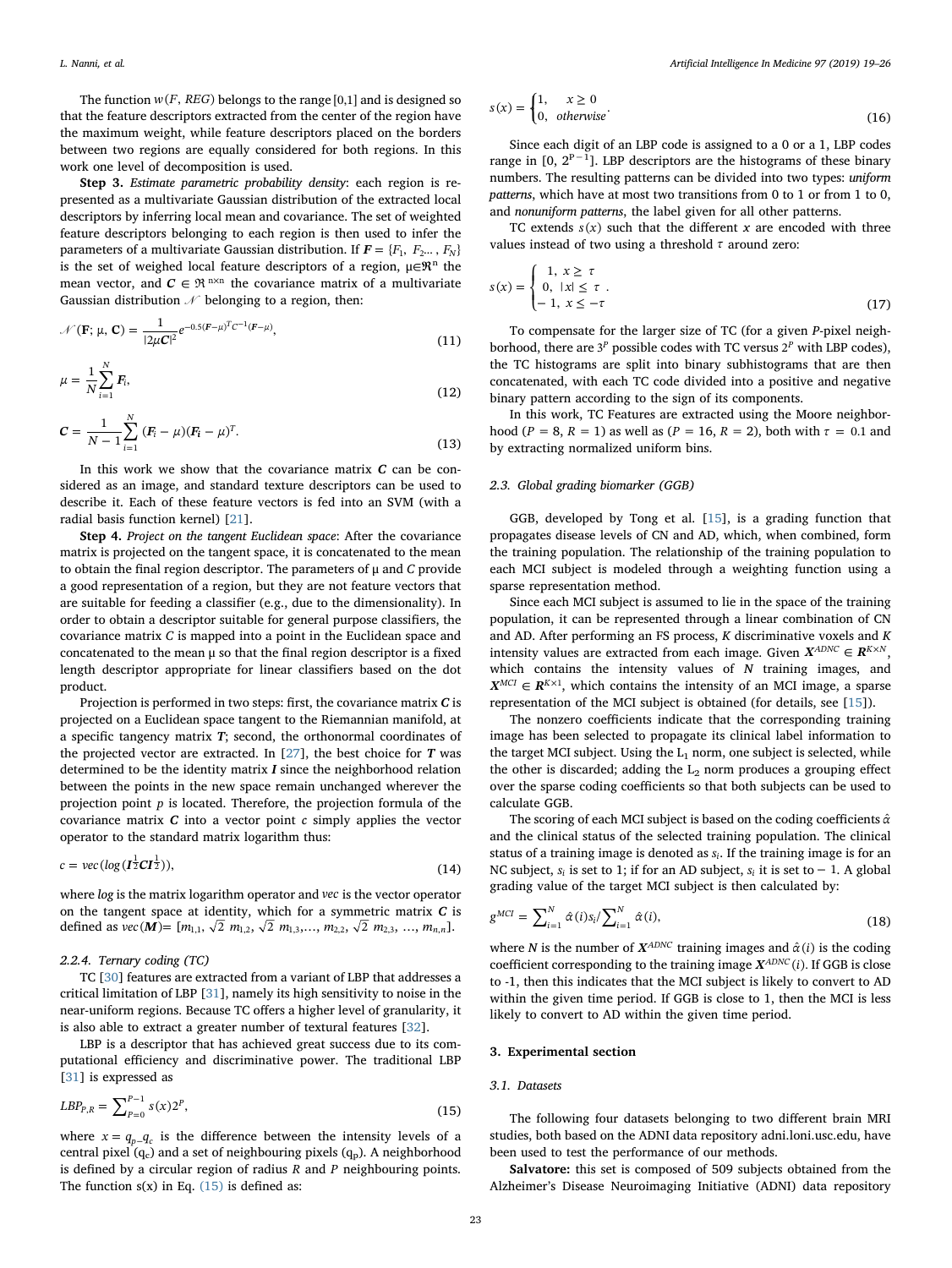(adni.loni.usc.edu). Data were collected from forty-one radiology centers and include 137 AD, 76 MCIc, 134 MCInc, and 162 CN. The followup period to observe the conversion to AD was 18 months. For each patient, data from the screening or the baseline were considered. The final dataset is made up of T1-weighted structural MR images of the patients acquired at 1.5 T according to the standard ADNI acquisition protocol [[33,](#page-7-32)[34\]](#page-7-33). All images underwent a preprocessing step consisting of a 3D-gradwarp geometry correction for gradient nonlinearity and a B1 intensity correction for non-uniformity.

The following three classification tasks are performed: AD vs. CN, MCIc vs. CN, and MCIc vs. MCInc. The validation of the classifier is performed using 20-fold cross-validation (CV). More information about the dataset and the splitting indexes can be found at [https://github.](https://github.com/christiansalvatore/Salvatore-509) [com/christiansalvatore/Salvatore-509.](https://github.com/christiansalvatore/Salvatore-509)

Moradi: this is the dataset used in Moradi et al. Patients in the MCI group were classified as progressive MCI (164) if a conversion to AD during a three-year follow-up was observed. Patients were classified as stable MCI if the diagnosis was MCI at both baseline and 36-months follow-up. The validation of the classifier is performed using a 10-fold CV approach.

#### 3.2. Experimental results

In [Tables 1 and 2](#page-5-0) we report the error under the ROC curve performance indicator (100-area under the ROC curve), accuracy (AC), sensitivity (SE), and specificity (SP) obtained using the following methods:

- Tong: SVM trained considering only two features used in [\[15](#page-7-14)], i.e., the GGB and the age of the subject. Notice that in [[15\]](#page-7-14), as in other published studies (e.g [\[35](#page-7-34)[,36](#page-7-35)].), the cognitive measures used for the clinical diagnosis of patients (i.e., the measures used to label patients as belonging to AD or MCI classes, e.g. MMSE) are also used for the training of the classifier at time points preceding the clinical diagnosis. This can produce an over performance in the automaticclassification task [\[37](#page-7-36)] if these time points are too close to the time of the clinical diagnosis. For this reason, we have not used the cognitive features, but only the two above cited features.
- Feat $(x)$ : the voxel approach (see Section 2.1) based on the feature selection named  $x$ . To reduce the computation time, the feature selection named  $x$  is performed on 10,000 features selected by Fi.
- FeatFUS: a fusion between SVM trained with Feat(KPS) and Feat (AS).
- Random: random subspace is a method for managing the high dimensional feature vector. We use a random subspace of 50 SVMs, each trained with a subspace built using 2000 features randomly extracted from the set of 10,000 features selected by Fi.
- IMG: our image-based approach proposed in this work. IMG is given by the weighted sum rule among  $(TC + GABOR + WAVE-$ H + WAVE-DB + WAVE-CO) and GOLD. All the methods are weighted by 1 except GOLD that is weighted by 5; the weight of 5

#### <span id="page-5-0"></span>Table 1

Proposed Ensembles, Moradi dataset. Reporting error under the ROC curve (ROC), accuracy (AC), sensitivity (SE), and specificity (SP).

| Method          | ROC  | AC   | SE   | SP   |
|-----------------|------|------|------|------|
| FeatFUS         | 26.1 | 68.8 | 80.9 | 53.4 |
| Feat(KPS)       | 32.1 | 66.6 | 75.0 | 52.3 |
| Feat(AS)        | 26.4 | 67.9 | 77.6 | 51.1 |
| Random          | 28.7 | 62.1 | 55.9 | 72.7 |
| IMG             | 27.6 | 65.0 | 82.2 | 42.1 |
| GOLD            | 26.7 | 66.3 | 61.8 | 73.8 |
| $FeatFUS + IMG$ | 24.8 | 67.1 | 72.4 | 58.0 |
| <b>VoxIMG</b>   | 24.7 | 69.7 | 69.1 | 62.5 |
| <b>FULL</b>     | 13.8 | 78.8 | 78.9 | 77.4 |
| Tong            | 15.2 | 76.9 | 78.6 | 74.0 |

Best performance is highlighted.

given to GOLD means that it has the same importance in the fusion as  $(TC + GABOR + WAVE-H + WAVE-DB + WAVE-CO)$ .

- VoxIMG, sum rule among FeatFUS, IMG, and Random.
- FULL, weighted sum rule between VoxIMG (weight 1) and Tong (weight 2).

Both the number of retained features and the parameters of SVM are selected with an internal 5-fold cross-validation on the training data (i.e., for each of the 20 folds of the CV, a further internal 5-fold CV is performed using only the training data). Note: the test set is always blind. Also, when we combine two methods (e.g., FeatFUS  $+$  IMG), the scores of each method (e.g., IMG and FeatFUS) are normalized to mean 0 and standard deviation 1 before applying the sum rule.

We want to stress that IMG coupled with FeatFUS obtains an interesting performance improvement in all the MRI case studies (see [Table 2](#page-6-1) as well). Clearly, more studies should be performed on texture descriptors for improving the performance of IMG. In [Table 2,](#page-6-1) we validate our approaches in the other three datasets obtained from the ADNI data repository.

The method proposed in [[15\]](#page-7-14) performs exceptionally well, but the fusion of that method with our approach improves performance even more.

It is interesting to note that in all four datasets IMG improves the performance of (FeatFUS + Random). The new method proposed here (VoxIMG) obtains a performance that is slightly better than that reported in Nanni et al. [\[14](#page-7-13)], where their approach compared favorably with respect to different state-of-the-art classification methods that were applied to the same dataset (ADNIset) used in this study (for a list of the state-of-the-art, see [\[17](#page-7-16)] and [\[38](#page-7-37)]).

Using the Q-statistic [[39\]](#page-7-38), the error committed by FeatFUS + Random and IMG are (partially) independent, and Q varies between −1 and 1. For statistically independent classifiers,  $Qi, k = 0$ . Classifiers that tend to recognize the same patterns correctly will have  $Q > 0$ , and those that commit errors on different patterns will have  $Q < 0$ . The Ostatistic between FeatFUS + Random and IMG is 0.786. Because of this partial independence, their fusion improves performance.

In [Fig. 2](#page-6-2) we provide a comparison of ROC curves for AD vs. CN, MCI vs. CN, and MCIc vs. MCInc.

What is important to note here is that methods based on voxels extract information that is not captured completely by methods that extract texture directly from MRI slices; in other words, combining texture descriptors with voxel-based methods will improve performance.

#### 3.3. Discussion

Our proposed method that combines texture descriptors and voxelbased features for the early diagnosis of AD shows classification performance in line with the state-of-the-art research [\[40](#page-7-39)–42], slightly improving the results obtained using other published feature-extraction and classification methods (see [Tables 1 and 2\)](#page-5-0). As reported in a recent review on ML techniques for the automatic diagnosis of AD [[43\]](#page-7-40), the mean percentage AUC for discriminating AD vs. CN was found to be 94  $\pm$  4. For the discrimination of MCIc vs. MCInc, the mean percentage AUC was 70  $\pm$  5. Other studies in the literature that investigated the use of ML techniques for the automatic classification of MCIc vs. MCInc report classification performances in the range 51–75%, lower than or comparable to our proposed method [\[14](#page-7-13),[17](#page-7-16),[35,](#page-7-34)[37,](#page-7-36)[44](#page-7-41)–51]. Cevik et al. [\[13](#page-7-12)], mentioned in the introduction and who use a Multivariate Adaptive Regression Splines (MARS) method for classifying structural brain MRI of AD, obtained a maximum average AUC of 87% for the classification of AD vs CN (84% sensitivity, 86% specificity), 70% for MCIc vs CN (78% sensitivity, 89% specificity) and 55% for MCIc vs MCInc (62 sensitivity, 60% specificity).

The main limitation of our work is that the proposed method was validated and tested only on binary comparisons of clinical interest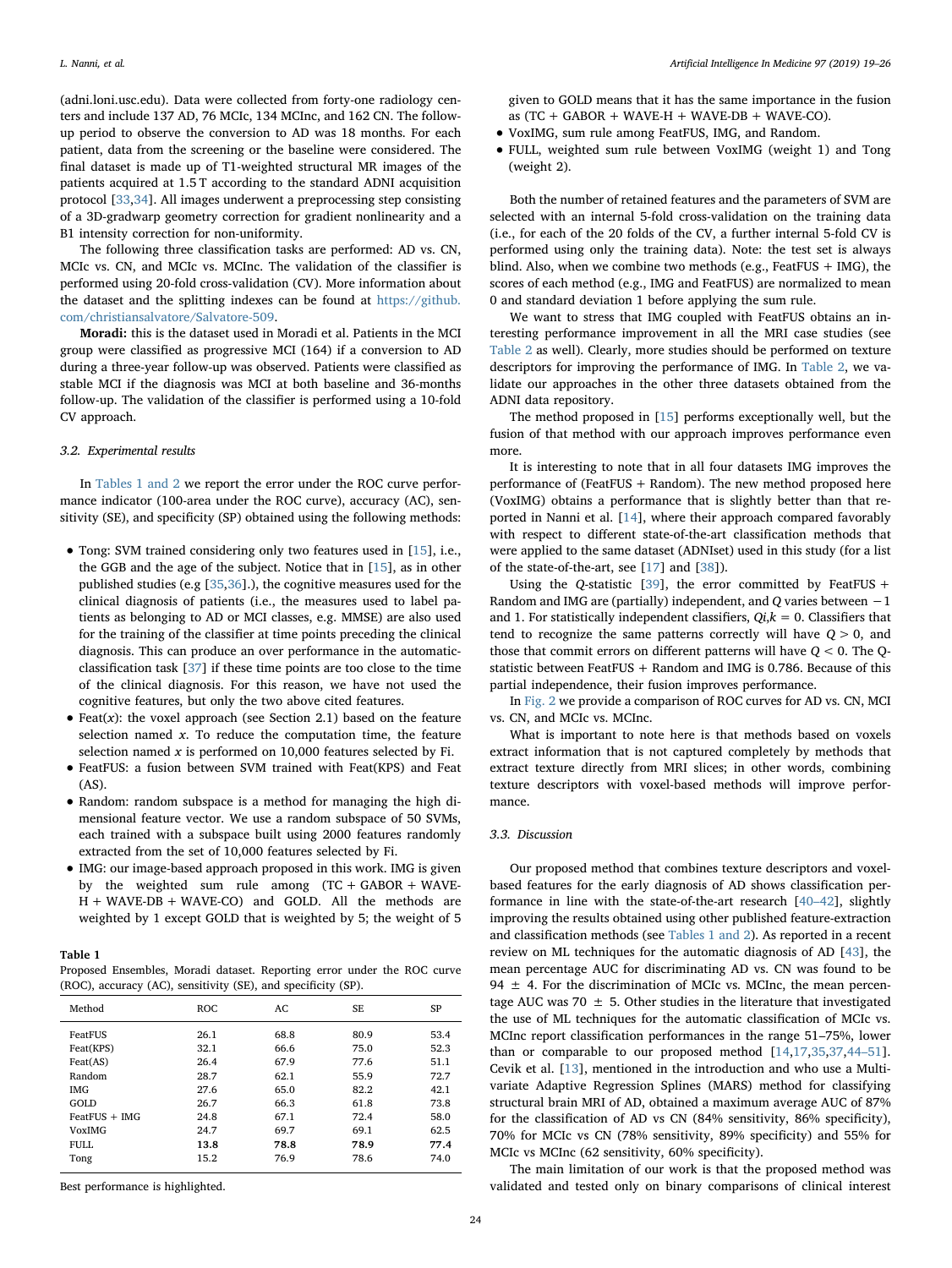#### <span id="page-6-1"></span>Table 2

| Method           |            | AD vs SN |      |           |      | MCIC vs. CN |           |      |            | MCIc vs. MCInc |      |           |  |
|------------------|------------|----------|------|-----------|------|-------------|-----------|------|------------|----------------|------|-----------|--|
|                  | <b>ROC</b> | AC       | SE   | <b>SP</b> | ROC  | AC          | <b>SE</b> | SP   | <b>ROC</b> | AC             | SE   | <b>SP</b> |  |
| Feat(KPS)        | 6.7        | 86.9     | 85.4 | 90.1      | 9.2  | 84.0        | 91.9      | 63.1 | 36.5       | 66.1           | 28.9 | 88.8      |  |
| Feat(AS)         | 7.0        | 87.3     | 83.2 | 90.1      | 10.4 | 82.7        | 93.8      | 64.4 | 35.4       | 66.1           | 30.2 | 86.5      |  |
| FeatFUS          | 6.8        | 87.3     | 84.6 | 89.5      | 9.4  | 84.0        | 92.6      | 65.8 | 35.8       | 66.7           | 27.6 | 87.3      |  |
| Random           | 7.2        | 87.2     | 83.2 | 90.7      | 9.3  | 85.1        | 94.4      | 68.4 | 34.0       | 66.6           | 35.5 | 85.8      |  |
| <b>IMG</b>       | 7.4        | 84.6     | 81.8 | 87.0      | 12.4 | 79.0        | 77.2      | 82.9 | 32.7       | 59.5           | 65.8 | 56.0      |  |
| GOLD             | 10.2       | 81.5     | 80.0 | 85.2      | 13.4 | 77.5        | 75.2      | 80.1 | 35.4       | 59.0           | 64.0 | 55.8      |  |
| FeatFUS + Random | 6.7        | 87.3     | 83.9 | 90.1      | 9.7  | 85.3        | 93.8      | 67.1 | 35.1       | 66.2           | 34.2 | 85.8      |  |
| <b>VoxIMG</b>    | 5.9        | 87.6     | 84.1 | 90.3      | 8.8  | 85.6        | 94.0      | 68.5 | 32.7       | 67.1           | 34.5 | 86.5      |  |
| [14]             | 6.7        | 87.0     | 83.3 | 89.5      | 11.1 | 84.0        | 92.6      | 64.4 | 31.4       | 67.2           | 35.5 | 86.0      |  |
| $[17]$           | 24.0       | —        |      |           | 28.0 |             |           | –    | 34.0       | –              |      |           |  |

Proposed Ensembles, Salvatore datasets. Reporting error under the ROC curve (ROC), accuracy (AC), sensitivity (SE), and specificity (SP).

Best performance is highlighted.

(i.e., AD vs. CN, MCIc vs. CN, and MCIc vs. MCInc). Recent studies are trying to address the problem of multigroup classification obtaining encouraging results [[52,](#page-7-42)[53](#page-7-43)]. It must be underlined that the proposed method can be translated to the discrimination of more than two diagnostic classes. However, further research is needed in this field.

In this paper, we compared the proposed method to a limited number of different automatic classification and feature-extraction techniques. However, new interesting techniques are emerging in the recent literature, including 1) studies on the minimization of uncertainty in prediction models (e.g. [\[54](#page-7-44)]), 2) studies addressing modeling problems even in different research fields (e.g [55–[57\]](#page-7-45).), and 3) deep-learning techniques, which are strongly emerging as potential automatic-discrimination algorithms given their high performance in different classification tasks (e.g [[58\]](#page-7-46).), but whose application to medicine (especially to neuroimaging) is still limited, mainly due to the high number of samples per diagnostic class needed to obtain stable predictive models. All these emerging approaches should be considered in future research work, and a comparison of the proposed method with a more inclusive set of techniques could help trace future research directions.

#### <span id="page-6-0"></span>4. Conclusion

It is essential that methods be developed for early diagnosis of Alzheimer Disease (AD). Drugs now in trial show the greatest benefit to patients who have been diagnosed early; AD patients in a milder disease stage tend to respond better [[59\]](#page-7-47). It is hoped that even better results will be obtained if proper drugs are taken before the onset of the clinical symptoms.

In this paper, we propose robust machine learning methods for the early detection of AD. Our system combines a set of SVMs trained on different texture descriptors extracted from slices of MRI with a set of SVMs trained on markers built from the voxels of MRIs. To reduce computation time, voxel-based features are selected using different feature selection algorithms, each of which trains an SVM. These two sets of SVMs are then combined by weighted-sum rule for a final

decision. Our system was tested using two different brain MRI studies (for a total of four datasets extracted from ADNI dataset). Results demonstrate that an ensemble of texture descriptors extracts information that is partially uncorrelated to SVMs trained with a subset of the voxels. In other words, their fusion improves performance. We also show that the high-performance methods used in [[15\]](#page-7-14) are improved when combined with the ensemble proposed in this paper.

In future studies, we plan on investigating the performance of IMG using more descriptors (in particular, we will perform more tests using Convolutional Neural Networks. We will also evaluate using some powerful 3D texture descriptors).

For researchers interested in reproducing our experiments, our code will be available at [https://www.dropbox.com/s/bguw035yrqz0pwp/](https://www.dropbox.com/s/bguw035yrqz0pwp/ElencoCode.docx?dl=)  $ElencoCode$ .docx?dl=

# Conflict of interest

None.

# Acknowledgments

Data collection and sharing for this project was funded by the Alzheimer's Disease Neuroimaging Initiative (ADNI) (National Institutes of Health Grant U01 AG024904) and DOD ADNI (Department of Defense award number W81XWH-12-2-0012). ADNI is funded by the National Institute on Aging, the National Institute of Biomedical Imaging and Bioengineering, and through generous contributions from the following: AbbVie, Alzheimer's Association; Alzheimer's Drug Discovery Foundation; Araclon Biotech; BioClinica, Inc.; Biogen; Bristol-Myers Squibb Company; CereSpir, Inc.; Cogstate; Eisai Inc.; Elan Pharmaceuticals, Inc.; Eli Lilly and Company; EuroImmun; F. Hoffmann-La Roche Ltd and its affiliated company Genentech, Inc.; Fujirebio; GE Healthcare; IXICO Ltd.; Janssen Alzheimer Immunotherapy Research & Development, LLC.; Johnson & Johnson Pharmaceutical Research & Development LLC.; Lumosity; Lundbeck; Merck & Co., Inc.; Meso Scale Diagnostics, LLC.; NeuroRx Research;

<span id="page-6-2"></span>

Fig. 2. Comparison of ROC curves of our new ensemble (green) and FeatFUS, the method based on voxels + feature selection + SVM (blue) for AD vs. CN, MCI vs. CN, and MCIc vs. MCInc (For interpretation of the references to colour in this figure legend, the reader is referred to the web version of this article).